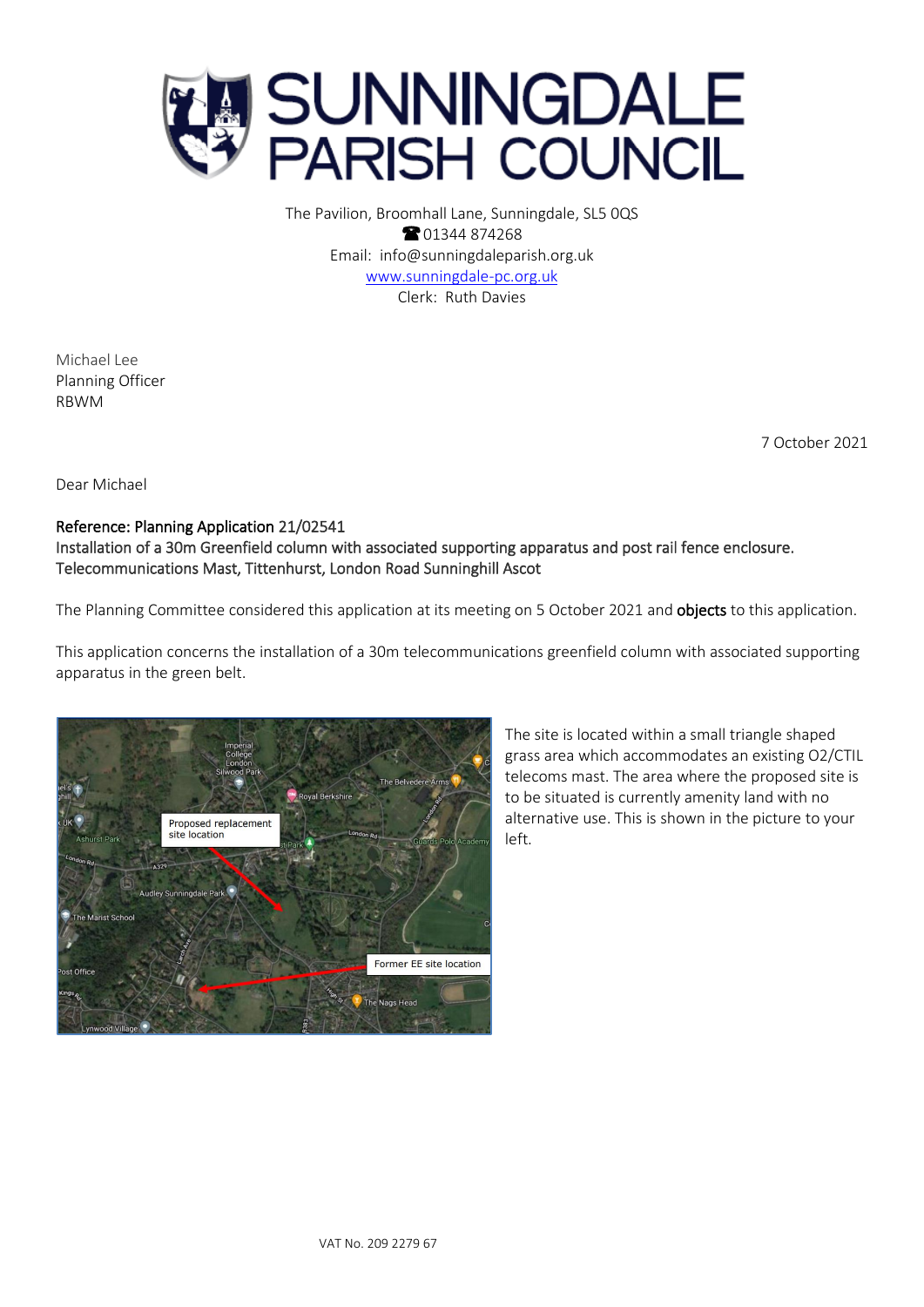

The site already has an existing 15m mast and the proposed 30m mast is planned to be colocated 16.62m away. This is shown in the site layout to your left.

This proposal therefore represents new development in the green belt.

The applicant claims that "*The presence of this existing telecoms mast provides a utilitarian context in which the proposed greenfield column will assimilate, thereby not resulting in a prominent, or incongruous feature which would detract from the existing character of the area*."

This is very far from the truth. The sheer height of this column at 30m completely overwhelms both the existing 15m mast and the tree canopy which has a height of 19m. This is best illustrated by the picture below.



The National Planning Policy Framework (NPPF) covers both the key aspects of this application; that of Communications Infrastructure and Protection of the Green Belt.

## Communications Infrastructure

The NPPF states in paragraph 114 that 'advanced, high-quality communications infrastructure is essential for sustainable economic growth', with paragraph 115 stating that 'existing masts, buildings and other structures should be encouraged'. Where new sites are required, equipment should be sympathetically designed and camouflaged where appropriate'.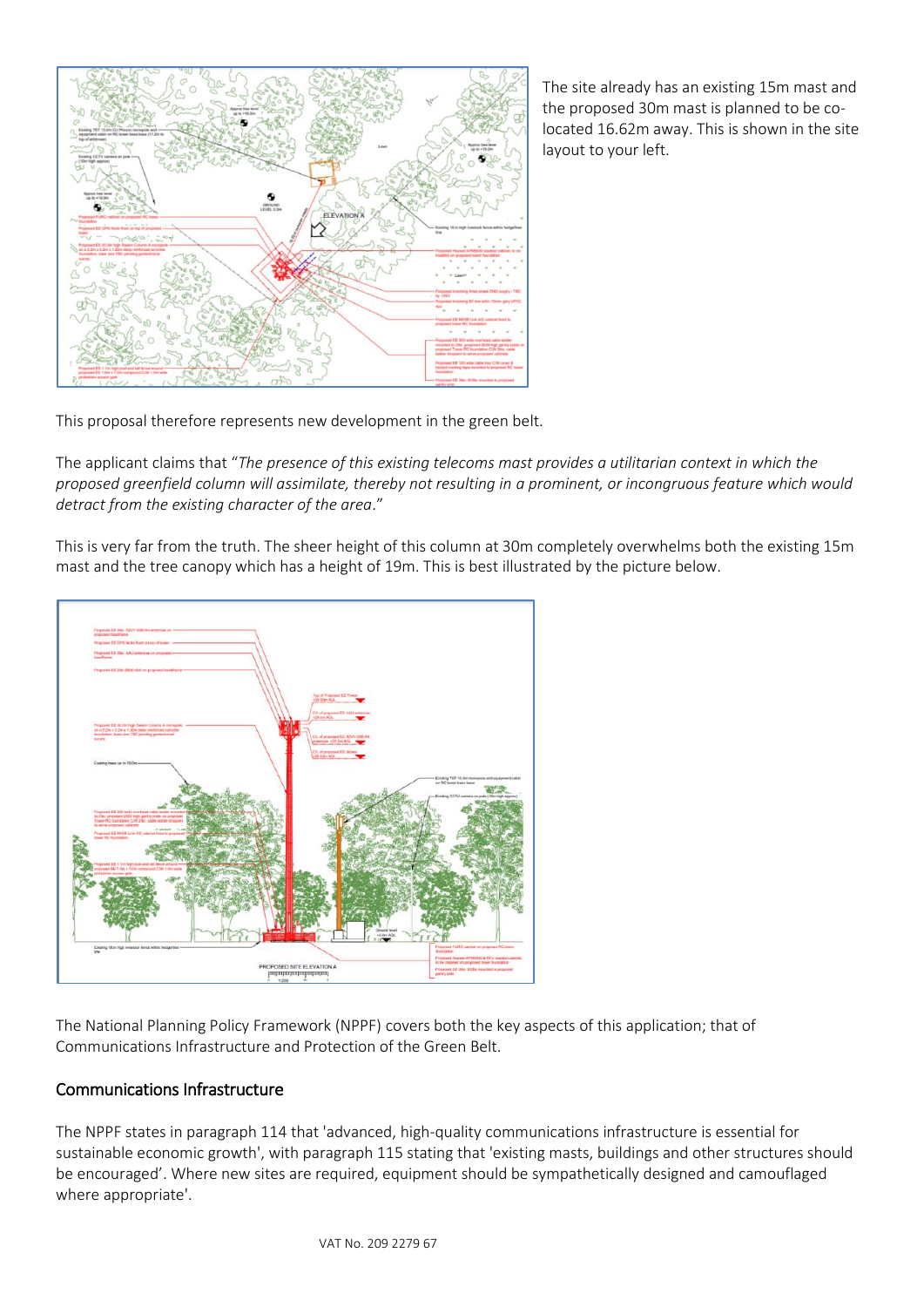Paragraph 118 requires that 'local planning authorities must determine applications on planning grounds'. They should not seek to prevent competition between different operators, question the need for the telecommunications system, or determine health safeguards if the proposal meets International Commission guidelines for public exposure'.

## Protecting the Green Belt

However, paragraph 148 requires that "when considering any planning application, local planning authorities should ensure that substantial weight is given to any harm to the Green Belt. 'Very special circumstances' will not exist unless the potential harm to the Green Belt by reason of inappropriateness, and any other harm resulting from the proposal, is clearly outweighed by other considerations."

Paragraph 149 requires that " a local planning authority should regard the construction of new buildings as inappropriate in the Green Belt." This paragraph refers to 'buildings' as defined in section 336 of the Town and Country Planning Act 1990 (as amended) to mean any structure or erection. This mast is therefore a 'building'.

The applicant argues that this is an 'engineering operation' as a result of engineering input with regards to the foundations, wind load and structural capacity of the structure. As engineering operations, electronic communication works benefit from the guidance contained in paragraph 150 of the Framework and should only be treated as inappropriate development where they affect the openness of the Green Belt.

A 30m high telecommunications mast does not fall within any of the exceptions listed in paragraph 149 of the NPPF and no very special circumstances have been put forward that outweigh the harm to the Green Belt.

The proposed tower would be adjacent to trees but as mentioned above this tree canopy height is only 19m. The mast at 30m in height would be excessive in height and would be clearly visible, towering above the canopies of the trees within the vicinity by a considerable distance. The height of the proposed tower with its open lattice design would be very prominent in the landscape and the adjacent open green space.

Consequently, the proposal would lead to a loss of spatial and visual openness. As such it would fail to safeguard the countryside from encroachment, one of the five purposes of the Green Belt, and would not comply with the fundamental aim of Green Belt policy to prevent urban sprawl by keeping land permanently open.

The scale and design of the proposed tower is unacceptable in this location. The proposal is therefore considered to not be in accordance with the broad aims of the National Planning Policy Framework.

Also, the visually prominent and utilitarian appearance of the lattice tower would detract from the rural context of the site and its immediate surroundings of open fields, trees and hedges. It would represent a stark and incongruous intrusion of built development of a height and scale which would be noticeably greater than those of the closest trees. We would argue that the visual impact is not sufficiently minimised by the light permeable lattice design, since the structure would nonetheless be bulky in appearance, and this would be compounded by the antennae and dishes at the top. Using a zinc galvanised or other colour finish would do little to ameliorate this prominent and utilitarian appearance.

## **Conclusion**

The proposed telecommunication mast represents inappropriate development in the Green Belt which is harmful by definition. No very special circumstances have been identified to outweigh this harm. The proposed development fails to comply with Chapter 13 of the NPPF 2021.

The height of the proposed tower with its open lattice design would be very prominent in the landscape. The scale and design of the proposed tower are considered to be unacceptable in this location. The proposed tower would have a materially adverse impact and a visually prominent impact on the surrounding area contrary to Chapter 13 of the National Planning Policy Framework 2021.